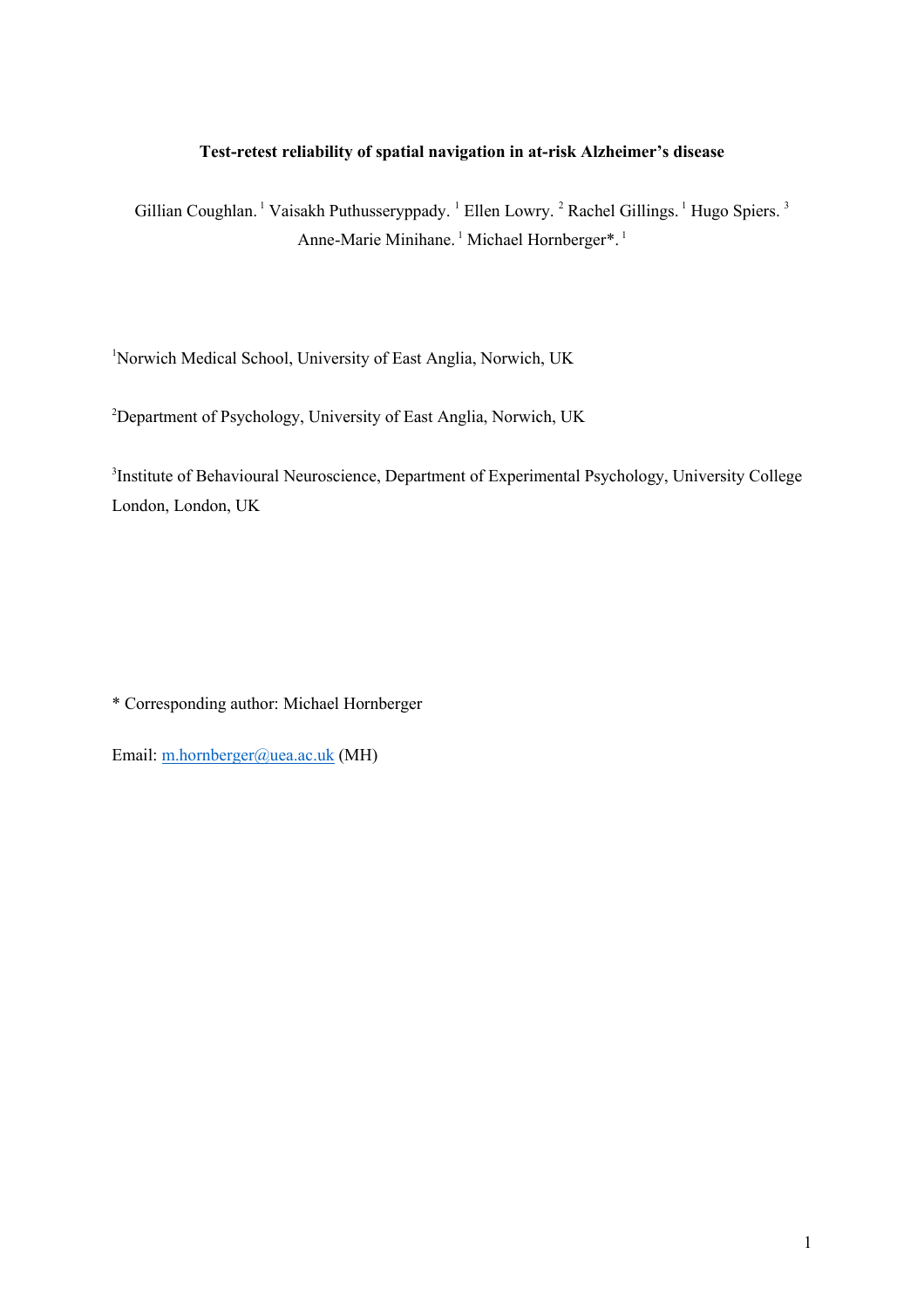# **Abstract**

The Virtual Supermarket Task (VST) and Sea Hero Quest detect high-genetic-risk Alzheimer`s disease (AD). We aimed to determine their test-retest reliability in a preclinical AD population. Over two time points, separated by an 18-month period, 59 cognitively healthy individuals underwent a neuropsychological and spatial navigation assessment. At baseline, participants were classified as low-genetic-risk of AD or high-genetic-risk of AD. We calculated intraclass correlation coefficients (ICC) for all task parameters and used repeated measures ANOVAS to determine whether genetic risk or sex contributed to test-retest variability. The egocentric parameter of the VST measure showed the highest test–retest reliability (ICC=.72), followed by the SHQ distance travelled parameter (ICC=.50). Post hoc longitudinal analysis showed that boundary-based navigation predicts worsening episodic memory concerns in the high-risk (F=5.01, *P=*0.03), but in not low-risk, AD candidates. The VST and the Sea Hero Quest produced parameters with acceptable test-retest reliability. Further research in larger sample sizes is desirable.

### *Keywords:*

Spatial navigation, Test-retest reliability, Diagnostics, Alzheimer's disease, Apolipoprotein E genotype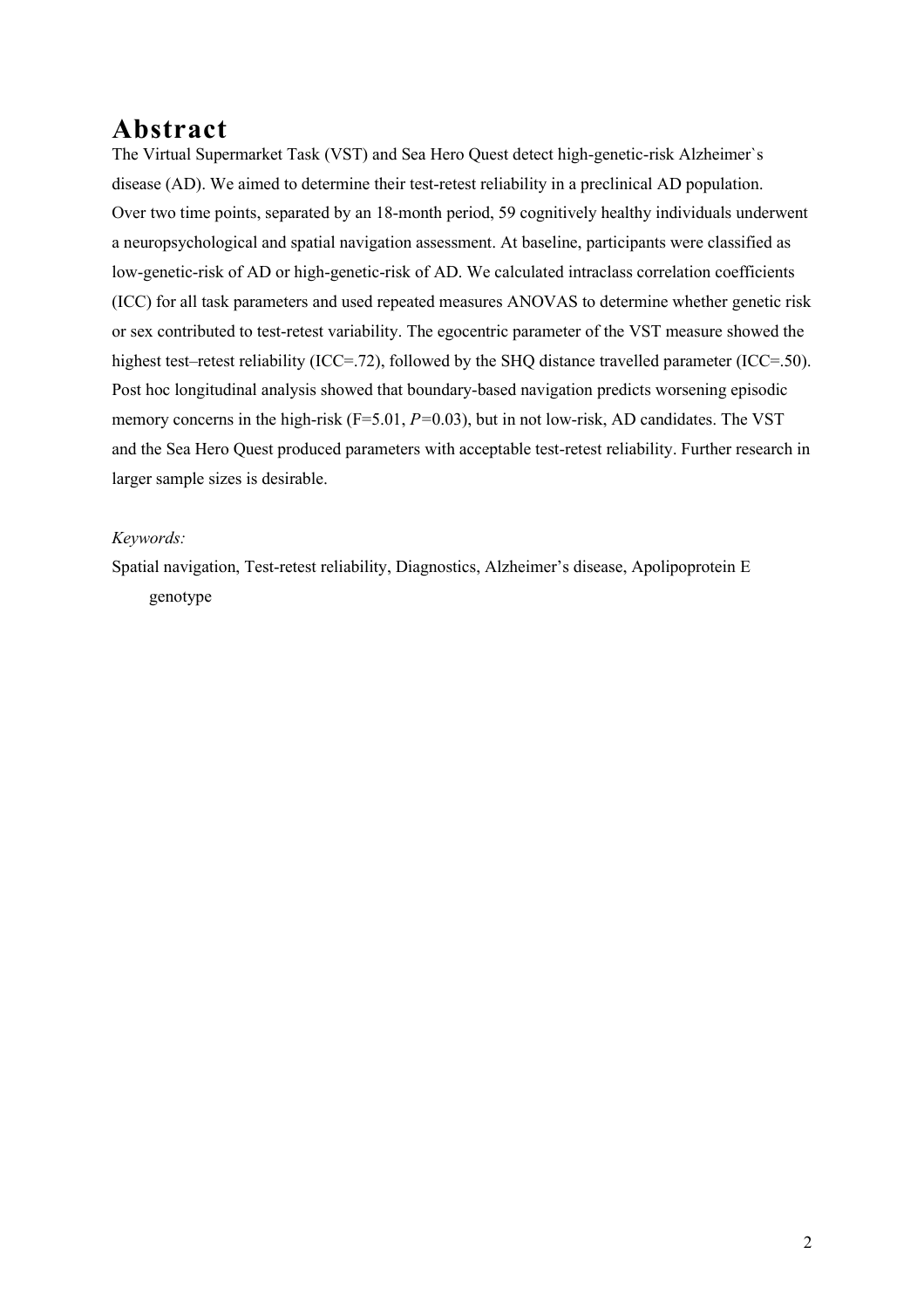# **Introduction**

Spatial navigation shows promise as an outcome measure for preclinical Alzheimer disease (AD) in drug treatment trials, but it's test-retest reliability is not clear [1–4]. Drug development for AD has been plagued by the failure of cognitive outcomes measures to detect treatment response due to i) insufficient sensitivity and specificity for preclinical neuropathology and/or ii) poor test-retest reliability, both of which can mask neural response to treatment [5–8].

Novel spatial navigation measures, the Virtual Supermarket Task (VST) and Sea Hero Quest (SHQ) identify cognitive changes due to AD related neural abnormalities along the functional gradient of entorhinal-hippocampal cortices in at-genetic-risk AD, making them sensitive and specific measures for preclinical AD disease [2,9–11]. Until now however, spatial navigation studies have overlooked the need to establish the test-retest reliability of these measures in preclinical AD populations, opting to focus on cross-sectional group comparisons or self-report scales [12], with one exception [13].

The importance of rest–retest reliability relies in its ability to determine the degree to which baseline and follow-up assessments produce consistent results [14–16] and it is often confounded by practice effects due to repeated exposure to the same trials [17,18]. For example, participants may learn to apply strategies at retest that improve their navigation accuracy or efficiency, and in turn reduce test– retest reliability by lowering the sensitivity of that test measure to signal the degree of preclinical neuropathology [19,20]. The use of alternate forms of the same test measure is often recommended but can still be vulnerable to biases due to problem-solving strategies developed at baseline.

Having previously determined the diagnostic utility of VST and SHQ in at-genetic-risk AD, we aimed to establish the test-retest reliability of these two spatial navigation tasks. The VST was originally developed to distinguish AD from other dementias [21], while SHQ was originally designed to measure navigation ability on a global scale (see Coutrot et al., 2018 for more details)[22]. We also included the Four Mountains test, a well-established measure of spatial memory in MCI and Alzheimer's disease, as a standard measure to compare the reliability of the novel spatial navigation tasks [23,24]. We predicted that demographic and genetic factors, such as sex and the apolipoprotein allele ε4 (*APOE*) gene may influence test-retest reliability, similar to many gold standard diagnostic tests [7,25]. We predicted that some scoring parameters in each spatial navigation measure would be more reliable than others, meaning that some measures may be less vulnerable to practice or novelty effects. For example, the response format for one VST parameter was changed at re-test in an attempt to increase its sensitivity to detect cross-sectional spatial memory impairments. Thus, we predicted this parameter would exhibit low reliability over timepoints. Finally, we examined if the apolipoprotein (APOE) e4 sensitive navigation parameters predict change in subjective cognitive concerns or neuropsychological performance at re-test. In particular, subjective cognitive concerns are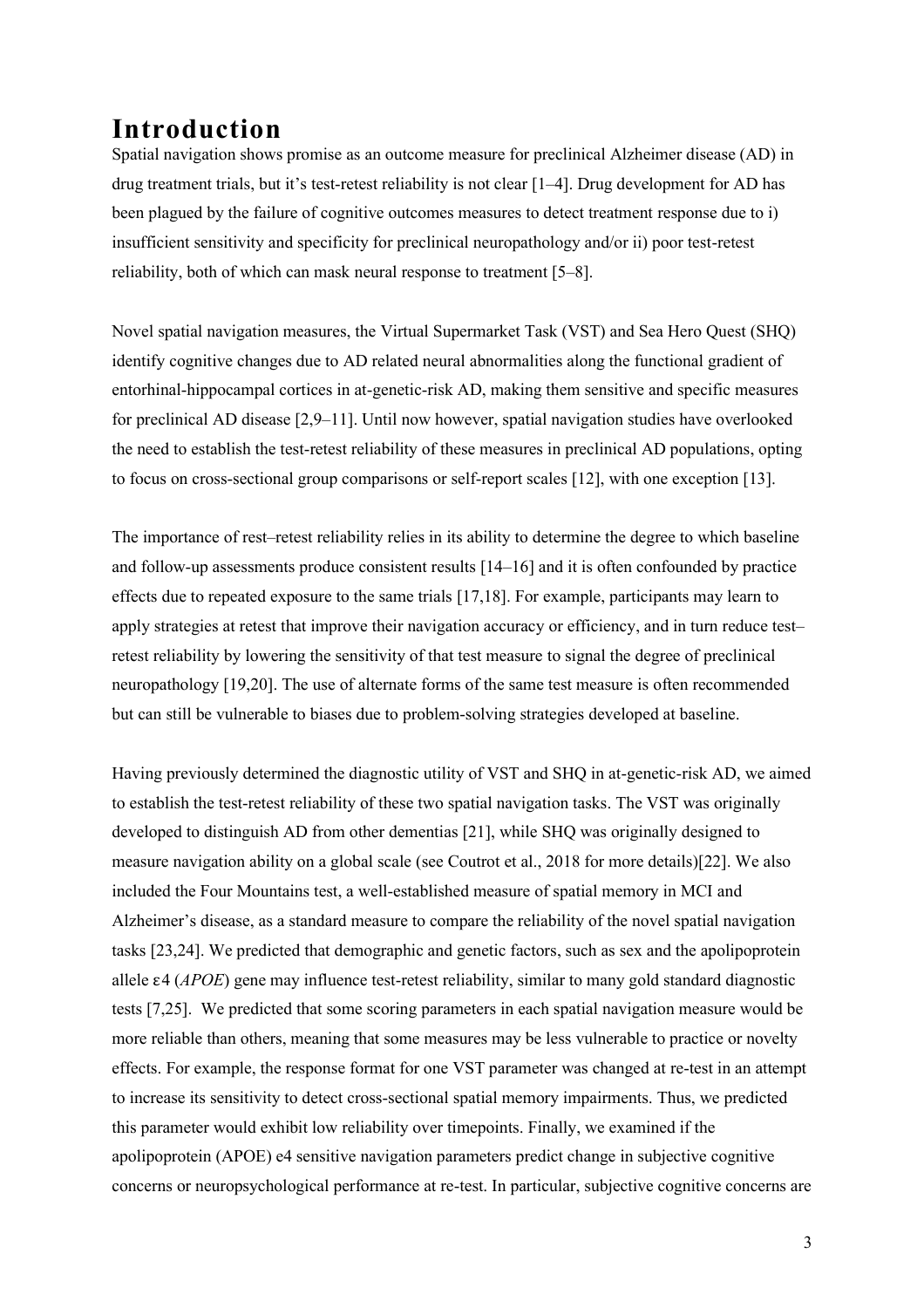typically used characterise preclinical AD [26] The baseline findings for this study are published elsewhere [9,10].

# **Materials and methods Participants**

In this cohort study, low-risk (ε3ε3 carriers) and high-risk (ε3ε4 carriers) were assessed at enrolment and 18 months later. All participants were pre-screened for a history of psychiatric or neurological disease, history of substance dependence disorder, or any significant relevant comorbidity. All participants had normal or corrected-to-normal vision. Family history of AD and history of antidepressant treatment with serotonin reuptake inhibitor drugs was retrospectivity obtained. Saliva samples were collected from those who passed this screening, and APOE genotype status was determined. At baseline (May-December 2017) and follow-up (September 2018-January 2019), participants underwent a neuropsychological examination including the cognitive change index (CCI) and a novel cognition test battery including the VST, SHQ and the four mountains test [9,22,23]. At the retest analysis, we included participants who participated in both assessments (baseline  $[T1]$  n=64; ε3ε3=33, ε3ε4=31; retest [T2]: n=59; ε3ε3=32, ε3ε4=28), which equals an attrition rate of 3.25% (5 dropouts). Reasons for dropout included 'personal time constraints' and 'lack of sustained interest'. One other participant developed lupus (a systemic autoimmune disease) over the study period and was excluded. Mean age of participants at baseline was  $61.9 \pm 6.7$  years and at retest was  $64.08 \pm 5.9$ years. The age range of the sample was  $51 - 72$  years. The average follow-up duration was 18 months  $\pm 0.4$ months (see Table 1 for age, sex education background of the sample). It is important to note that the SHQ platform was removed for two weeks in December 2018, which resulted in less SHQ data being collected at T2 compared to T1. As a result, the test-re-test reliability of SHQ included a reduced sample size (n=44).

#### **Table 1. Demographic characteristic of the sample.**

|                            | Mean (SD)      |                                    |                                    |
|----------------------------|----------------|------------------------------------|------------------------------------|
|                            |                | <b>APOE</b> genotype               |                                    |
| Demographic characteristic | Total $(n=59)$ | $\epsilon$ 3 $\epsilon$ 4 carriers | $\epsilon$ 3 $\epsilon$ 3 carriers |
|                            |                | $(n=27)$                           | $(n=32)$                           |
| Age $(T2)$ , y             | 64.08(5.9)     | 63.74(6.4)                         | 64.38(5.6)                         |
| Sex (male/female)          | 26/33          | 8/19                               | 18/14                              |
| <b>Education</b> , y       | 14.4(5.4)      | 14.5(2.9)                          | 14.4(3.6)                          |

Data are presented as mean (SD).

## **Procedure**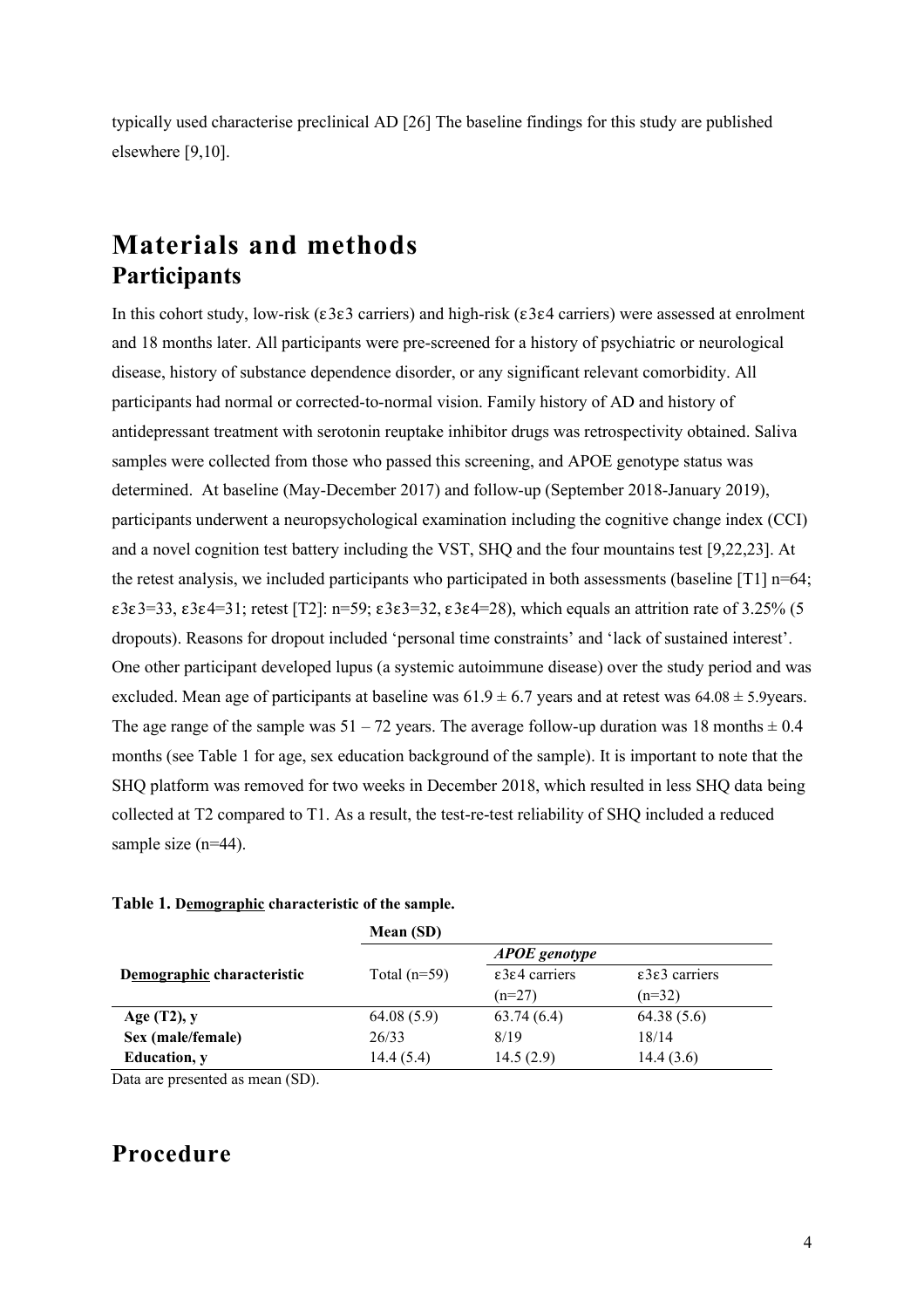The Faculty of Medicine and Health Sciences Ethics Committee at the University of East Anglia approved the experimental procedures (reference FMH/2016/2017-11) and written consent was obtained from all participants. Telephone screening and *APOE* genotyping was completed by the study team before baseline cognitive assessments commenced. At baseline and follow-up, participants completed a two-hour cognitive *testing* session. Cognitive testing took place in a quiet laboratory setting and was conducted by an experienced tester at both timepoints to aid retest reliability, as recommended by Aarts and colleagues (2015) [27]. See Fig 1 for a visual representation of the study design. The *APOE* genotyping method can be found here [9].

**Fig 1 Longitudinal design at baseline (T1) and retest (T2). \***Note a sub-set of individuals did not complete SHQ at both timepoints, reducing the sample size (n=44).

## **APOE genotyping**

DNA was collected using a Darcon tip buccal swab (LE11 5RG; Fisher Scientific). Buccal swabs were refrigerated at 2–4 °C until DNA was extracted using the QIAGEN QIAamp DNA Mini Kit (M15 6SH; QIAGEN). DNA was quantified by analyzing 2-μL aliquots of each extraction on a QUBIT 3.0 fluorometer (LE11 5RG; Fisher Scientific). Successful DNA extractions were confirmed by the presence of a DNA concentration of 1.5 μg or higher per 100 μg of AE buffer as indicated on the QUBIT reading. PCR amplification and plate read analysis was performed using Applied Biosystems 7500 Fast Real-Time PCR System (TN23 4FD; Thermo Fisher Scientific). TaqMan Genotyping Master Mix was mixed with two single-nucleotide polymorphisms of APOE (rs429358 at codon 112 and rs7412 at codon 158). These two single-nucleotide polymorphisms determine the genotype of APOE2, Ε3, and Ε4 (2007; Applied Biosystems).

## **Measures Neuropsychological and subjective cognition assessment**

A neuropsychological assessment was included to investigate change in global cognitive function and self-report cognitive function across the timepoints [28]. The assessment consisted of the Cognitive Change Index (CCI); a measure of self-report episodic memory and executive function ability [29]. The assessment also included the Addenbrooke's Cognitive Examination - III (ACE) version B at baseline and version C at re-test. Similarly, the Rey Osterrieth Complex Figure test (ROCF) was administered at baseline and the Taylor Complex Figure task was administered at retest (see Table 2) [30,31]. Alternative task versions were administered at timepoints to reduced retest effects.

#### **Spatial navigation performance assessment**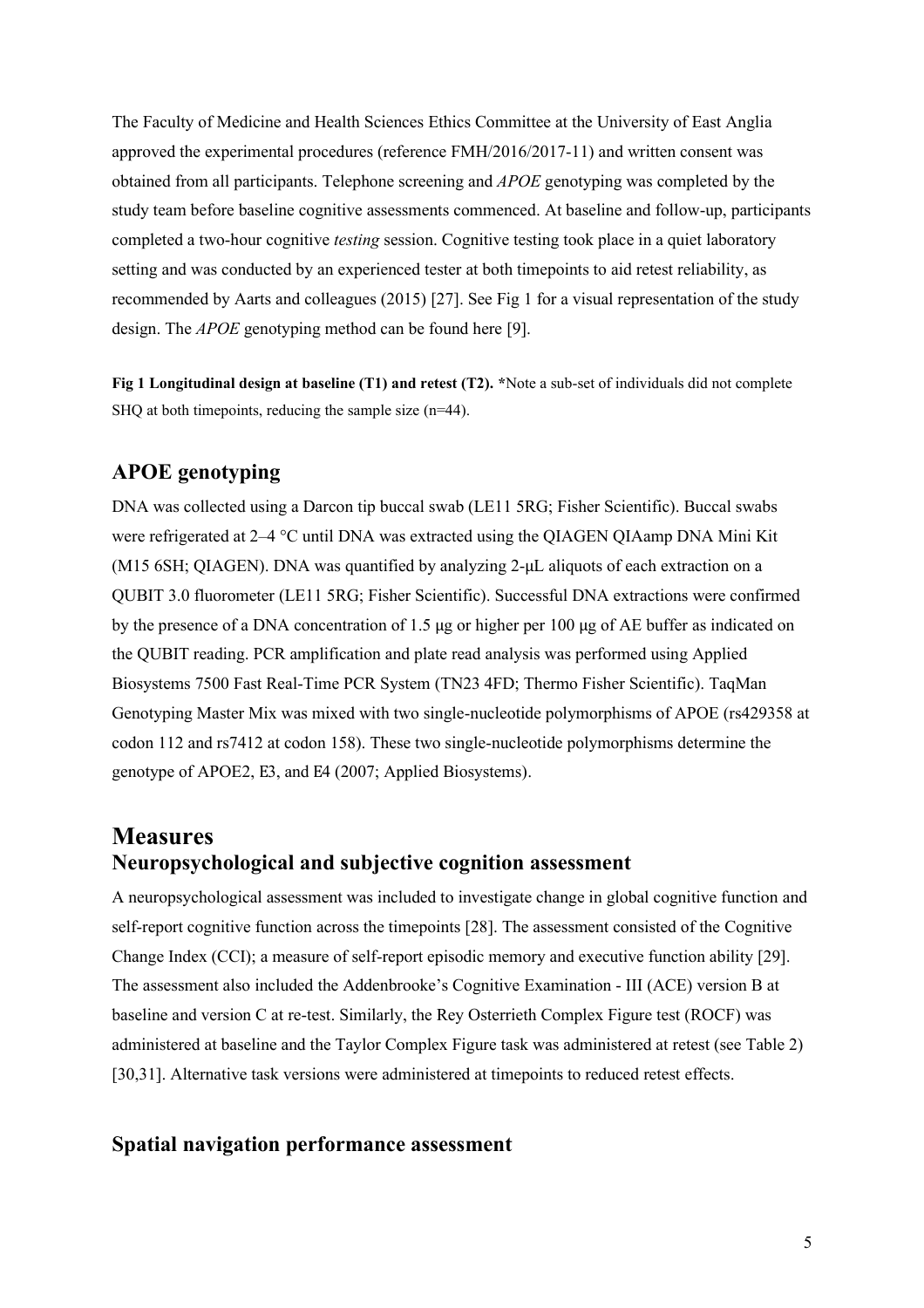The VST, SHQ and the Four Mountains test have previously demonstrated feasibility in clinical populations. A list of seven scoring parameters in each of the three navigation measures can be found in Table 2.

#### *Virtual Supermarket Test (VST)*

**Fig 2. Spatial orientation was assessed using an ecological virtual supermarket environment**. The layout of the virtual environment did not include any notable landmarks. An iPad 9.7 (Apple Inc., etc) was used to show participants 7-14-second video clips of a moving shopping trolley. All trials began at the same location in the supermarket but followed different routes to reach a different end point in each trial (**A**). Videos were presented from a first-person perspective and participants were taken to a set location while making a series of 90 degree turns (**B**). Once the video clip stopped (**C**), participants indicate the real-life direction of their starting point (**D**). Immediately following, participants indicate their finishing location (short-term spatial memory) and heading direction on a VST map (**E**). Number of location responses made in the centre space and boundary spaces were recorded (**F**). Figure adapted from Coughlan et al., 2020[10].

The VST is a brief measure of path integration, including four tests measures: i). egocentric orientation ii) heading direction iii) allocentric memory and iv) central navigation preference). Two alternative forms were utilised for the current study (paper-based response at T1 and electronic based response at T2). While at T1, a paper version of the supermarket map was used to record responses, an alternative form of the VST was employed 18 months later at retest (T2), to facilitate electronic and automatic recording of participant responses on a 9.7inch iPad. VST trials (1-14) in both versions were identical (Fig 2). At re-test (T2), the scoring parameter for VST allocentric memory was updated to include the exact distance of error (here referred to as map drop error), with the specific aim of increasing the sensitivity of the VST sub-measure to measure spatial memory impairment. At baseline (T1), participants were categorically given one mark for every response within a 4mm distance of the location target (categorical variable). At T2, participants were marked based on the exact distance of their response from the location target (continuous variable). Subsequently, we did not expect this variable to demonstrate test-re-test reliability in the normal range.

#### *Sea Hero Quest (SHQ)*

**Fig 3. SHQ Goal-orientated Wayfinding levels (A) 6, (B) 8 and (C).** Players initially see a map featuring a start location and several checkpoints (in red) to find in a set order. Checkpoints are buoys with flags marking the checkpoint number. Participants study a map of the level for a recorded number of seconds. When participants exit the map view, they are asked to immediately find the checkpoints (or goals) in the order indicated on the map under timed conditions. As participants navigate the boat through the level, they must keep track of their location using self-motion and environmental landscape cues such as water-land separation. The initiation time is zero as the boat accelerates immediately after the map disappears. If the participant takes more than a set time, an arrow appears pointing in the direction along the Euclidean line to the goal to aid navigation. Adapted from Coughlan et al., 2019 [9].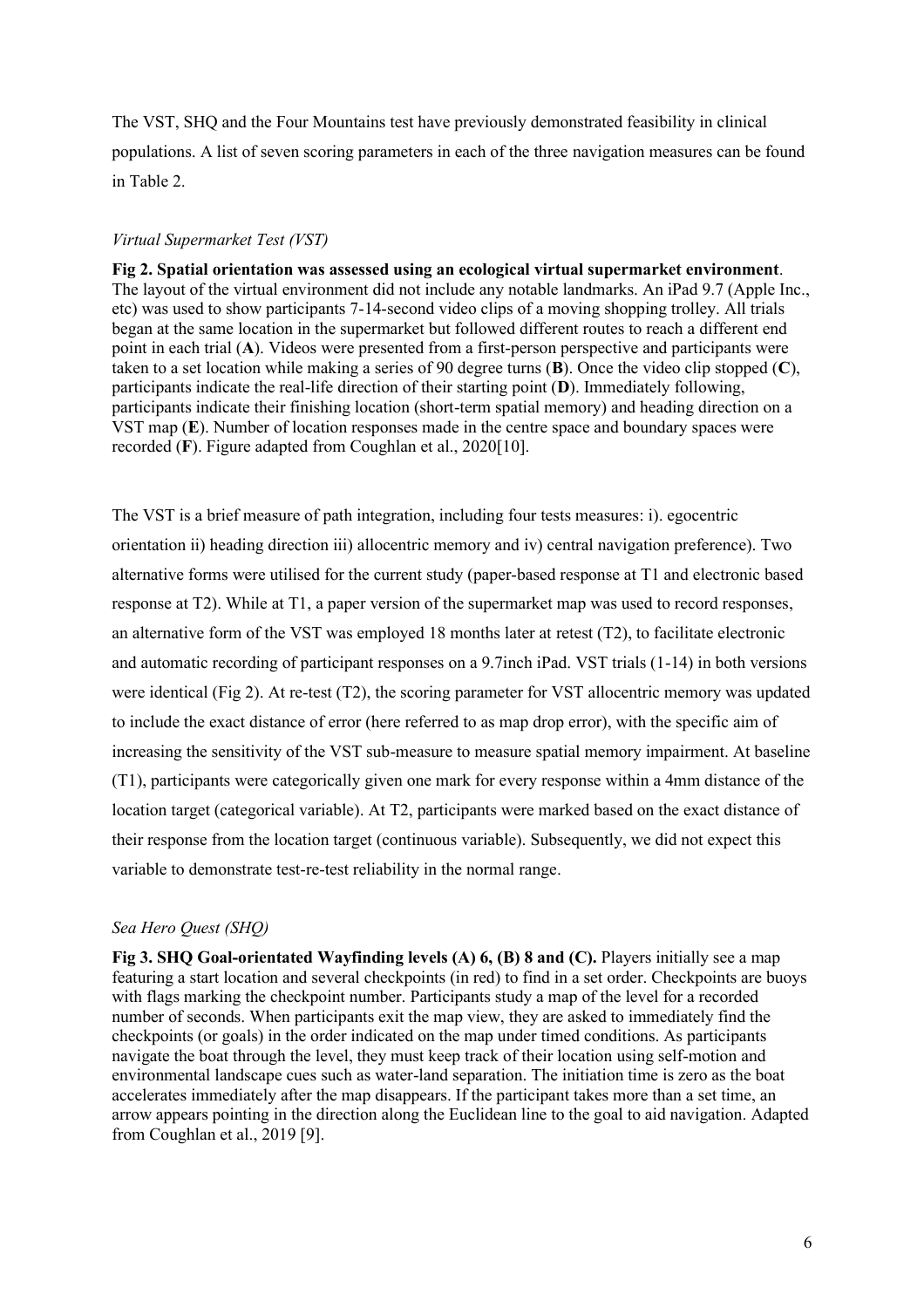The SHQ game measures path integration through various wayfinding challenges which increase in difficulty over the course of the game. Levels 1 and 2 (motor learning), and levels 6, 8 and 11 (test) were administered. Participants' i) distance travelled and ii) duration to complete levels is automatically recorded during gameplay and this information is saved on the iPad device in a .json file format (Fig 3). We made the decision not to include an additional SHQ parameter 'Flare Accuracy' given limited data availability. Only one practice level and two test levels were administered.

#### *The Four Mountains test.*

The electronic version 4MT was included as a standard to measure against the reliability of the novel spatial navigation tasks. The measure taps into short-term allocentric spatial memory. See Chan and colleagues for a full description of the task [24].

## **Statistical Analyses Neuropsychological performance**

We computed linear models with random intercept and time slope per participant to first examine change on neuropsychological test performance over 18 months (change  $\Delta =$  [retest T2 – baseline T1]). Fixed effects included the *APOE* status and sex. We also included an *APOE* x timepoint interaction term, given ε3ε4 carriers' greater risk of cognitive decline compared to that of ε3ε3 carriers [32]. In accordance with recommendations, multiple comparisons were not corrected for in the mixed models because separate models were fitted for each performance outcome measure [33]. We report 2-sided *P* values with a significance of .05.

### **Test-retest reliability**

To examine the test-retest reliability of each of the three navigation tasks (all include continuous variables) from baseline (T1) to retest (T2), we used 2 complementary approaches: i) Two-way mixed effects intraclass correlation coefficients (ICCs) and 95% confidence intervals according to McGraw and Wong as a measure of absolute agreement between timepoints [34]. In addition, the mean difference and the coefficient of variation percentage (CoV%) was computed as an index of measurement variability.

ii) Repeated measures ANOVAS were used to determine whether effects of *APOE* status or sex contributed to test-retest variability, because ICCs may persist even in the presence of a change over timepoint, or indeed demographic factors such as sex and *APOE* status might influence change. Thus, interactions terms were included in a repeated-measures ANCOVA: APOE  $\times$  timepoint and sex  $\times$ timepoint. Including interactions tests for any variance due to an *APOE*/sex × time interaction that unless removed is pooled into the participant  $\times$  time interaction error variance and inappropriately augments estimated unreliability and biases the ICC downward. This was considered a validation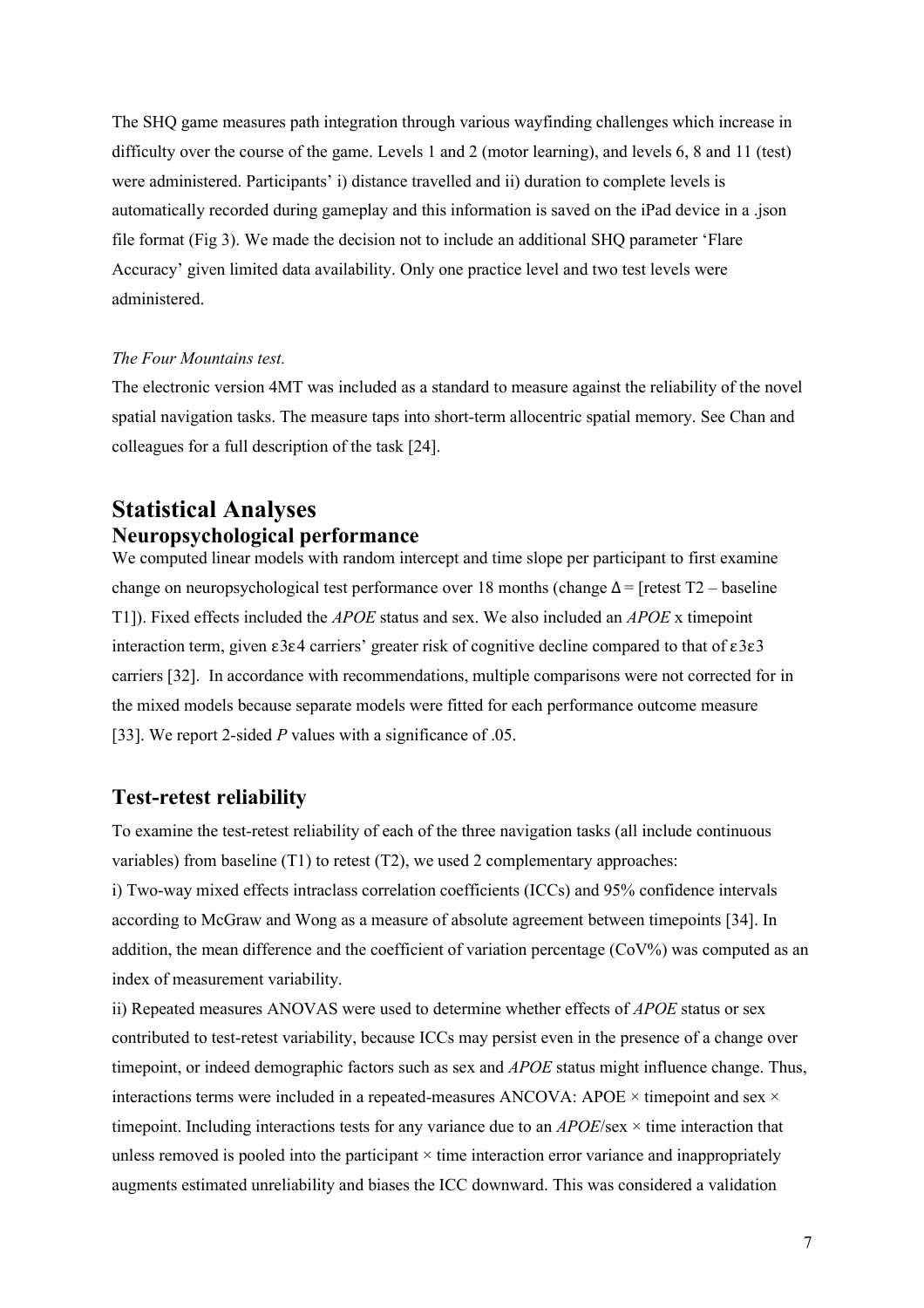analysis. All scoring parameter listed in Table 2 were the dependent variables. A Bonferroni correction was made to determine the statistical significance of these multiple comparisons in the repeated measures.

# **Results**

# **Neuropsychological performance change analysis**

Neuropsychological test performance at baseline and re-test are presented in Table 1. There was no significant change in global cognitive performance  $(\Delta)$  between genetic groups from baseline to retest, except on ACE memory sub-scale (t=2.41, *p=*0.02), with ε4 carriers' performance improving significantly more over the 18-month study period compared to  $\epsilon$ 3 carriers. The was no significant change on episodic memory concern but change on executive function concern was significantly different between the genetic groups, with  $\varepsilon$ 4 carriers' showing less increased concern over the 18month study period compared to  $\varepsilon$ 3 carriers (t=2.40,  $p$ =.03). The mean neuropsychological scores across time points and mean change across time points in ε3ε3 and ε3ε4 carriers are also presented in Table 1. At re-test, there was no significant difference on ACE performance between genetic groups, with both groups reaching an average performance of 94.67/92.96 out of 100 (see S1 Fig).

| gruups.        |                                        |                  |                  |                 |                   |
|----------------|----------------------------------------|------------------|------------------|-----------------|-------------------|
| <b>Measure</b> | <b>Variable</b>                        | <b>Mean T1</b>   | <b>Mean T2</b>   | $\Delta$        | $p$ value         |
| ACE            | Total $\epsilon$ 3 $\epsilon$ 3        | $94.67 \pm 3.67$ | $93.70 \pm 4.88$ | $-.97 \pm 5.33$ | $0.06$ (t=1.903)  |
|                | Total $\epsilon$ 3 $\epsilon$ 4        | $92.96 \pm 3.82$ | $94.37 \pm 2.31$ | $1.41 \pm 3.35$ |                   |
|                | Memory $\epsilon$ 3 $\epsilon$ 3       | $24.70 \pm 1.92$ | $24.97 \pm 1.43$ | $.27 \pm 2.13$  | $0.03$ (t=2.120)  |
|                | Memory $\epsilon$ 3 $\epsilon$ 4       | $23.70 \pm 1.66$ | $25.00 \pm 1.07$ | $1.26 \pm 1.75$ |                   |
|                | Visuospatial $\epsilon$ 3 $\epsilon$ 3 | $14.93 \pm 1.05$ | $14.20 \pm 1.32$ | $-.73 \pm 1.34$ | $0.60$ (t=0.523)  |
|                | Visuospatial $\epsilon$ 3 $\epsilon$ 4 | $14.85 \pm 1.21$ | $14.15 \pm .94$  | $-70 \pm .99$   |                   |
| <b>ROCF</b>    | Copy $3\varepsilon$ 3                  | $33.23 \pm 2.77$ | $32.75 \pm 2.84$ | $-38 \pm 2.91$  | $0.88$ (t=0.145)  |
|                | Copy ε3ε4                              | $32.28 \pm 2.62$ | $32.15 \pm 2.57$ | $-18 \pm 2.87$  |                   |
|                | Recall $\epsilon$ 3 $\epsilon$ 3       | $20.51 \pm 6.32$ | $21.83 \pm 5.34$ | $1.06 \pm 4.73$ | $0.13$ (t=1.516)  |
|                | Recall $\epsilon$ 3 $\epsilon$ 4       | $18.15 \pm 6.11$ | $21.50 \pm 5.02$ | $2.60 \pm 7.68$ |                   |
| <b>CCI</b>     | Episodic ε3ε3                          | $19.28 \pm 6.46$ | $18.40 \pm 6.29$ | $.39 \pm 4.12$  | $0.38$ (t=-0.87)  |
|                | Episodic $\epsilon$ 3 $\epsilon$ 4     | $21.48 \pm 6.76$ | $22.36 \pm 6.44$ | $-.96 \pm 5.42$ |                   |
|                | EF ε3ε3                                | $11.47 \pm 4.53$ | $10.45 \pm 3.77$ | $.64 \pm 3.12$  | $0.02$ (t=-2.244) |
|                | EF ε3ε4                                | $11.56 \pm 3.75$ | $12.75 \pm 4.37$ | $-1.22 + 2.53$  |                   |

**Table 2. Neuropsychological performance from baseline (T1) and re-test (T2) between genetic groups.**

 $\overline{ACE}$  = The Addenbrooke's cognitive examination;  $\overline{ROCF}$  = Rey-Osterrieth complex figure test;  $\overline{CCI}$  = Cognitive change index; EF; Executive function; T1=Baseline; T2 = re-test;  $\Delta$  change/difference = T2 value -T1 value; *p* value= significant change between genetic groups.

**Table 3***.* **Intra-class correlations coefficients, mean change, and coefficient of variation.**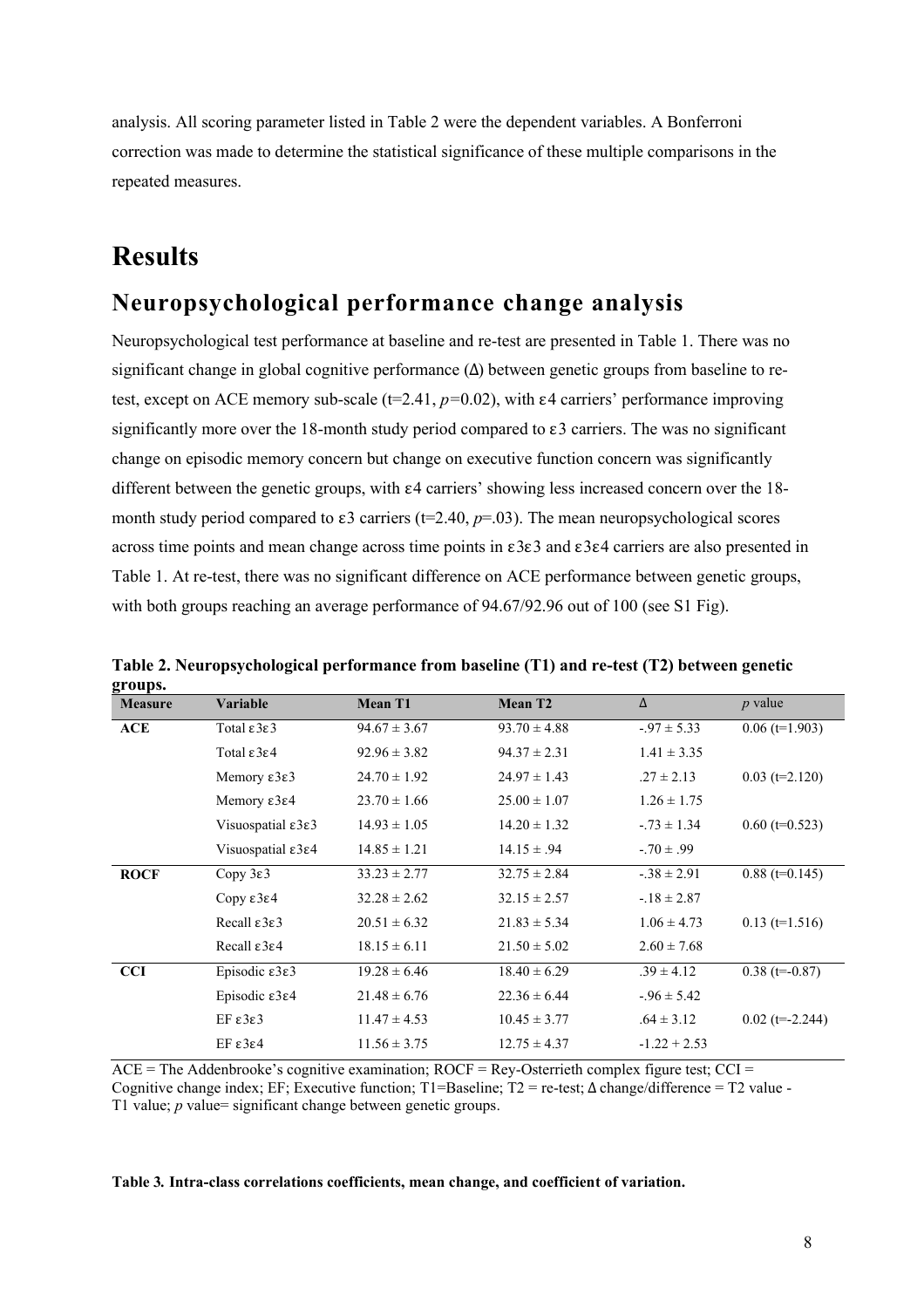| Task parameters | ICC $(95\% \text{ CI})$ | $MC (95\% CI)$             | $CoV\%$                      |
|-----------------|-------------------------|----------------------------|------------------------------|
| <b>VST</b>      |                         |                            |                              |
| Egocentric      | $.72$ (.530–.838)       | $-0.857(-1.67 - -0.04)$    | 18.90                        |
| Map drop        | $.06(-.82-.385)$        |                            | $\qquad \qquad \blacksquare$ |
| Heading         | $.50(.148-.710)$        | $0.0818(-0.704-0.867)$     | 15.43                        |
| <b>CNP</b>      | $.27(-.26-0.576)$       | $-0.050(-0.107 - 0.006)$   | 26.35                        |
| <b>SHO</b>      |                         |                            |                              |
| Distance        | $.50(.058-.719)$        | $-0.275(-0.560-0.0096)$    | 12.26                        |
| Duration        | $.48(.052-.718)$        | $-0.636(-1.249 - -0.0240)$ | 19.27                        |
| 4MT             |                         |                            |                              |
| Total           | $.50. (153 - .703)$     | $0.732(0.04-1.42)$         | 16.06                        |

Each scoring parameter taps into varying spatial processes. 4MT was used as a standard measure of performance to weigh against the ICC of the navigation tasks. *Abbreviations:* VST= Virtual Supermarket test; SHQ= Sea Hero Quest; 4MT= Four mountains Test; ICC= Intra Class Coefficient; CI= Confidence Intervals (lower-upper); MC; Mean change; CoV= Coefficient of Variation.Bold=acceptable test-re-test reliability; ICC low test–re-test reliability (less than .50); ICC moderate test–re-test reliability (between .50–.80); ICC high test–re-test reliability (between .80–1.0) according to Koo and Li [35].

## **Test-retest reliability**

Once confirmation that overall global cognitive ability on the ACE and ROCF was intact in the whole sample at the 18-month follow-up, test-retest reliability was measured. For all three test measures and their parameters, intra-class correlation coefficients (model type = mixed) are presented in Table 2. Correlation coefficients ranged from 0.06 (extremely low reliability) to 0.72 (approaching high reliability). Of the seven correlation coefficients presented in each of the measures, five were statistically significantly greater than 0. Three correlation coefficients reflected moderate test–retest reliability (between 0.50–0.80): VST egocentric orientation, VST heading direction, SHQ distance travelled (levels 6,8,11 from the game), and the 4MT total score. The remaining three: VST map drop error, the VST central navigation preference and the SHQ game duration parameter reflected low test–retest reliability (less than 0.50). Examination of the CoV% indicated that a number of tasks demonstrated a high degree of variability between the baseline and re-test, with many parameters demonstrating a CoV% above 10%. Furthermore, central navigation performance (or CNP) demonstrated a CoV% above 20%. This may be due to the large duration of 18 month between baseline and re-test and an alternative form of the VST used at timepoints.

# **Validation test – Re-test reliability based on** *APOE* **and sex interactions**

Repeated measures ANCOVAs specified *APOE* × time interactions and sex × time interactions to test if interactions were biasing the ICC results (see Table 3). One measure also approached a significant time × *APOE* interaction: VST central navigation preference (see Table 3 for a summary).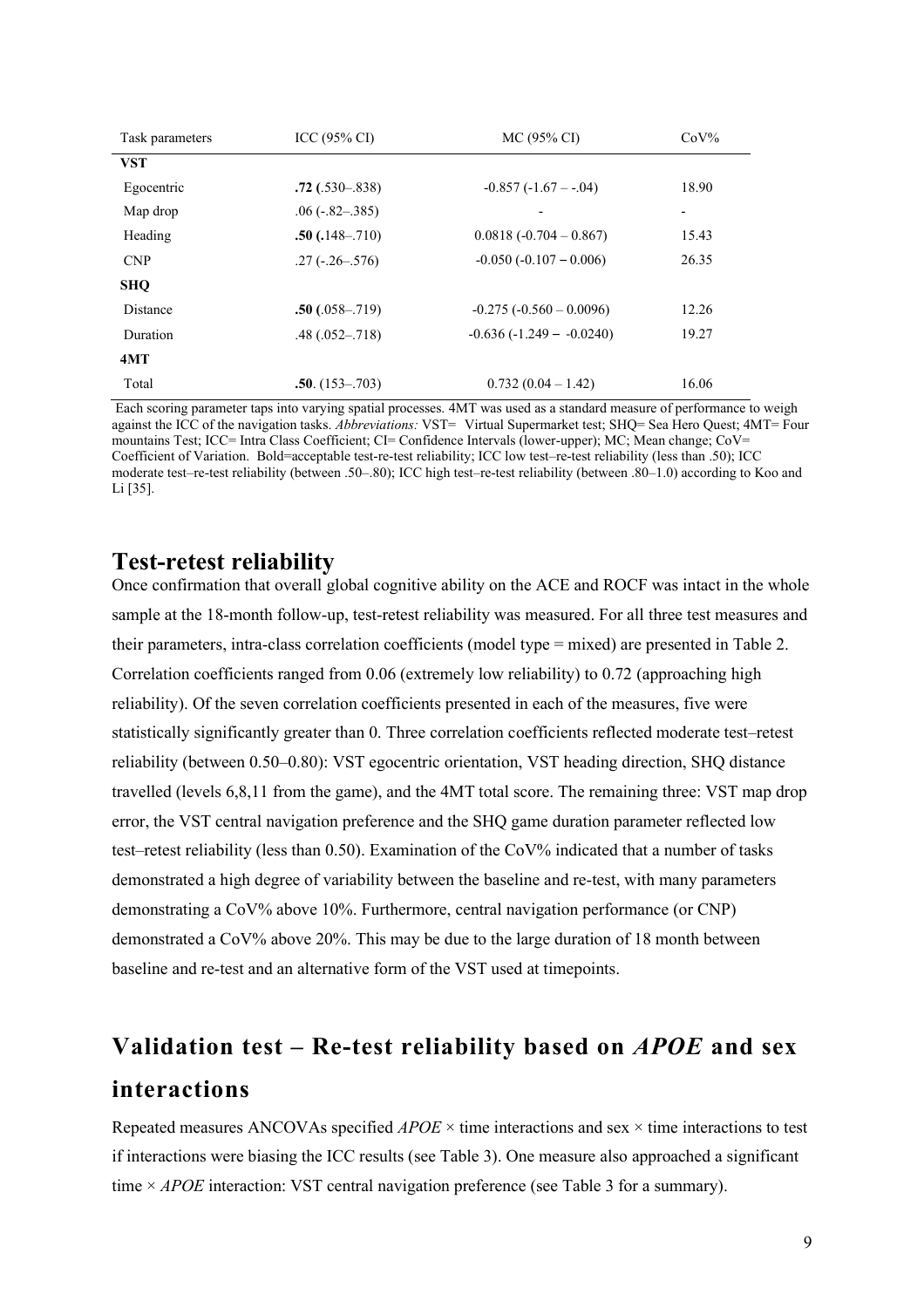| <b>Test measure</b>     | Mean             | Mean               | <b>APOE</b>              | Time            | Time $\times APOE$       | Time $\times$ Sex $(p)$ |
|-------------------------|------------------|--------------------|--------------------------|-----------------|--------------------------|-------------------------|
|                         | performance T1   | performance T2     | $p$ value $(F)$          | $p$ value $(F)$ | $p$ value $(F)$          | $p$ value $(F)$         |
| $VST^{(n=56)}$          |                  |                    |                          |                 |                          |                         |
| Egocentric              | $11.02 \pm 3.27$ | $10.16 \pm 3.29$   | .111(2.628)              | 582 (.307)      | .327(.978)               | .283(1.15)              |
| Map drop error          | $07.53 \pm 2.86$ | $234.71 \pm 97.21$ | $\overline{\phantom{a}}$ | -               | $\overline{\phantom{a}}$ | -                       |
| Heading                 | $11.68 \pm 2.53$ | $11.76 \pm 2.50$   | .436(.617)               | .145(2.193)     | .876(.0252)              | .576(.371)              |
| CNP                     | $00.48 \pm 0.20$ | $00.43 \pm 0.11$   | $.001(9.021)$ *          | .650(.209)      | .051(3.552)              | .835(.002)              |
| $SHO$ <sup>(n=44)</sup> |                  |                    |                          |                 |                          |                         |
| Distance                | $4.07 \pm .901$  | $3.85 \pm .725$    | $.011(7.040)*$           | .844(0.382)     | .105(2.762)              | .819(.178)              |
| Duration                | $4.96 \pm 2.06$  | $4.39 \pm 1.31$    | .298(1.111)              | .670(.185)      | .988(.003)               | .599(.189)              |
| $4MT^{(n=59)}$          |                  |                    |                          |                 |                          |                         |
| Total                   | $09.76 \pm 2.27$ | $10.41 \pm 2.18$   | (.565) .456              | .864(0.301)     | .225(1.505)              | .715(.138)              |

**Table 3. Mean scores and practice effects on the Virtual Supermarket Test, Sea Hero Quest and the Four Mountains Test.** 

None of the measures showed an effect of time in a within-subjects contrast. Between subjects' contrasts revealed an effect of APOE genotype: VST central navigation performance and SHQ distance. Examination of the means show that the ε3ε3 group showed more boundary based place memory at re-test (re-test: M=.46 ±.11; baseline*:* M=.56 ±.21), while the ε3ε4 group showed less boundary based place memory at re-test (re-rest:  $M = .40 \pm .09$  baseline:  $M = .38 \pm .13$ ). For the SHQ distance parameter, performance by the ε3ε3 group remained stable across both timepoints (M=3.77), while the ε3ε4 group showed better time performance at re-test (re-test: M=3.93 ±.61; baseline*:*   $M=4.38 \pm .21$ ).

## **Navigation at baseline predicts worsening subjective concerns**

Having determined the test-retest reliability of the novel VST and SHQ measure, as well as the wellestablished four mountains test measure, we were motivated to examine if the navigation parameters most sensitive to the APOE ε4 at T1, predicted worsening neuropsychological performance or worsening subject cognitive concerns. We took advantage of the baseline analysis at T1, which showed that the entorhinal-PCC mediated VST central navigation preference parameter (a proxy for more boundary-based navigation) distinguishes 73% of high-genetic risk and low-genetic-risk carriers. We used a mixed effects model with an APOE  $\times$  VST baseline navigation performance interaction term specified. This produced a significant interaction on  $\Delta$  CCI episodic memory concern (F=5.07, *P=*0.02) as the outcome measure, but not on ΔCCI executive function as the outcome measure. Independent models for each genetic group were then specified, revealing that less VST central navigation preference at T1 predicted worsening episodic memory concern in the ε3ε4 carriers (F=5.01, *P=*0.03), but not in ε3ε3 carriers (F=0.15, *P=*0.69; Figure 4.2). There was no significant APOE × baseline central navigation preference performance interaction effects on the Δ ACE or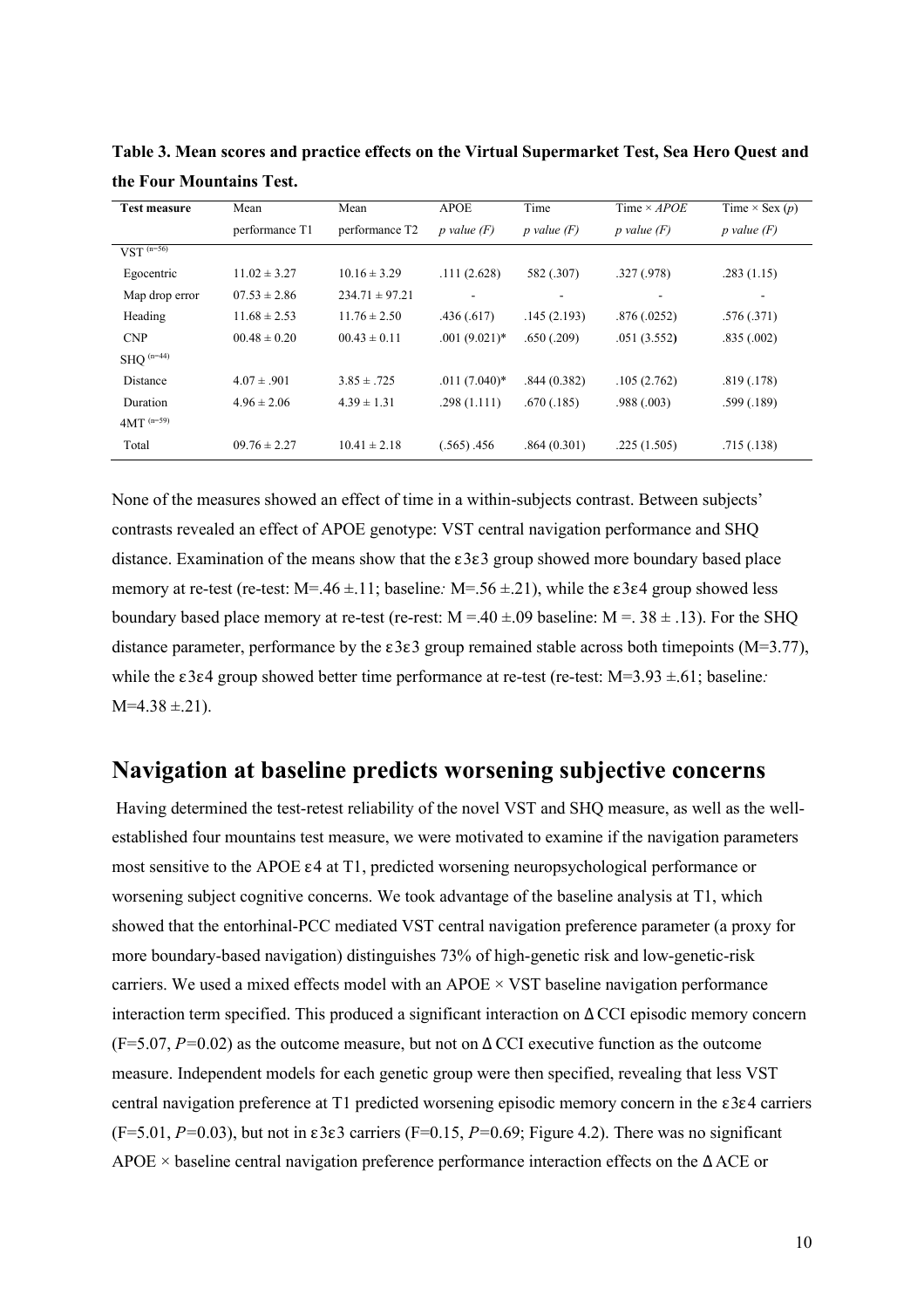ROCF parameters. For results on the cross-sectional effect of *APOE* on the VST and SHQ at re-test, please refer to the supplementary results (S2 Fig; S1 Table; S2 Table).

**Fig 4. Navigation at baseline predicts worsening subjective concerns.** Red line represents a significant association between baseline VST central navigation performance and change on CCI-episodic memory concern in ε3ε4 carriers. Specifically, low T1 central navigation preference (a proxy for boundarybased place memory) predicts increased memory concern increase over 18 months in ε3ε4 carriers. The same association was non-significant in ε3ε3 carriers.

# **Discussion**

This study demonstrates the feasibility of implementing novel spatial navigation tests in upcoming RCTs as reliable and sensitive preclinical AD markers. Test-retest reliability was assessed in participants, who underwent a retest 18 months following baseline testing. Spatial navigation tests were sensitive for preclinical AD and exhibited moderate test–retest reliability in a nonclinical sample, with some scoring parameters being more reliable than others. Specifically, the VST test– retest reliability correlation coefficients showed the highest test–retest reliability. Three navigation test parameters showed moderate test–retest reliability (VST egocentric orientation; VST heading direction; SHQ distance travelled and the 4MT total score). The remaining three parameters showed low test–retest reliability (VST map drop, VST boundary-based place memory and SHQ duration). Absolute performance was stable on five of the seven scoring parameters.

Inconsistent with predictions, there were no APOE genotype or sex interactions with time, suggesting that APOE genotype and sex do not affect the reliability for the tested navigation parameters. However, the APOE interaction with time on central navigation preference (or boundary-based place memory) did trend towards significance. While ε4 carriers remained stable across timepoints, ε3ε3 carriers performed worse at T2 compared to T1. This may indicate that participants actually use a different neural processing sequence at T2 and T1, due to changes made in the administration of the task measure from paper to computerized recording of the allocentric location responses. Thus, the neural correlates of the test measure at T2 should be investigated to look for consistency with neural correlates at T1. Supplementary analysis showed that although the boundary-based navigation measure was less sensitive to the *APOE* genotype at T2 compared to T1, ε4 carriers still travelled a further distance relative to non-carriers at T2. Supplementary analysis also showed that time to complete initial SHQ assessment (i.e. SHQ duration) was the greatest predictor of change overtime.

Despite different forms of VST administered at both timepoints, the egocentric orientation parameter demonstrated moderate-to-high test-retest reliability, suggesting that this VST parameter translated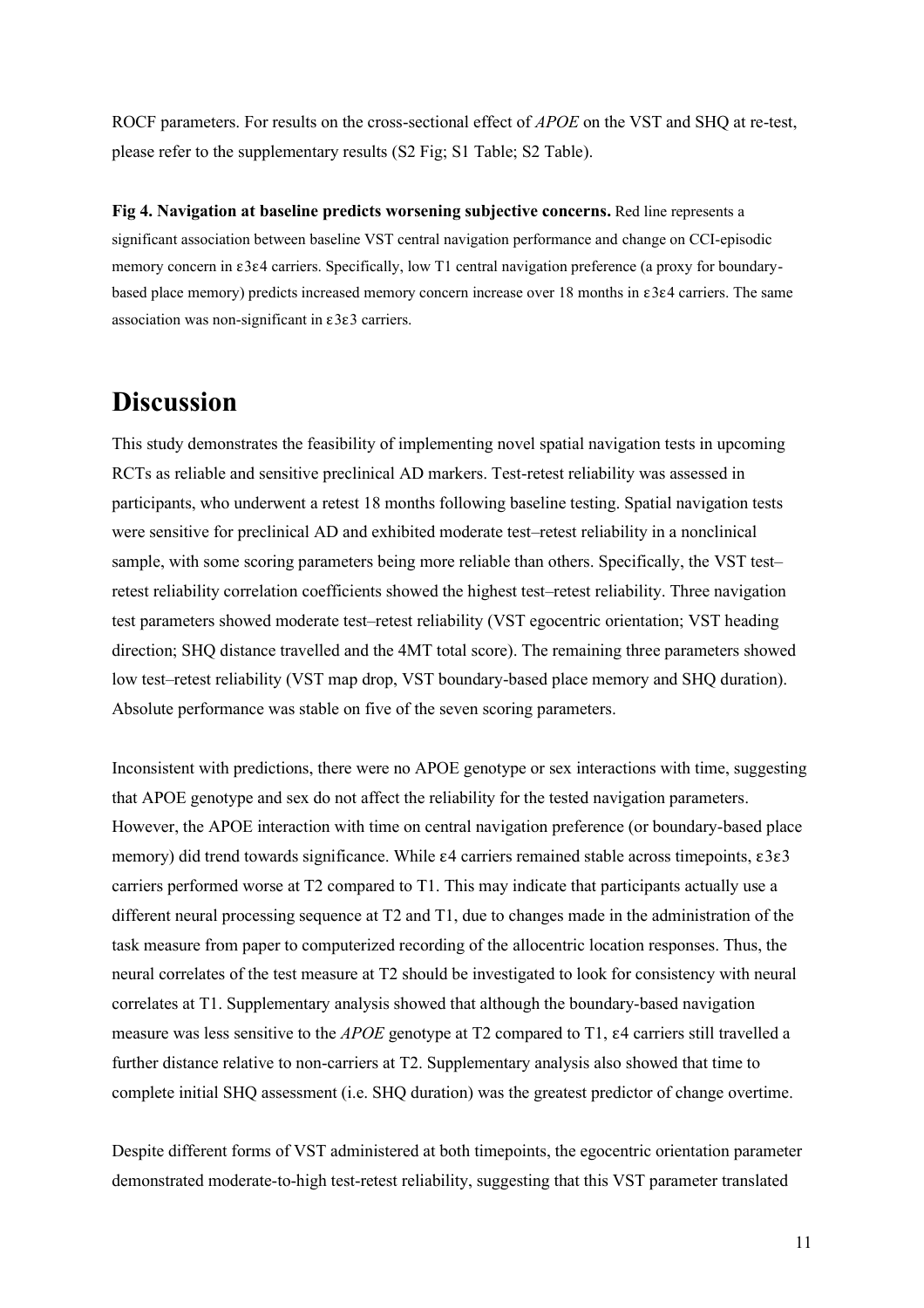well from the original form (at T1) to the fully electronic response form (at T2). The SHQ distance travelled measure also demonstrated moderate test-retest reliability. However, post-hoc analysis showed that the effect of *APOE* on retest performance was not replicated, suggesting score stability may not be entirely consistent across timepoints for VST egocentric orientation and SHQ distance travelled, despite reliability across timepoints. This might be due to regression to the mean, which occurs when participants in the lowest quartile of cognitive performance at baseline improve more at re-test, compared to participants in the moderate to high quartile of cognitive performance [36]. The *APOE* ε4 effect on both these measures at baseline may be partially driven by novelty effects such that, as a result of initial experience taking the test measure, the newness or novelty of that test disappears the second time, resulting in a small effect of *APOE* at re-test. This would also explain why ε4 carriers appear to improve on two of the neuropsychology parameters: ACE memory and CCI executive function.

In similar cognitive studies, Goldberg and colleagues highlighted how practice/novelty effects reduce effect sizes at retest and comprise the utility of preclinical AD test batteries to detect a signal of treatment effect or efficacy in randomized controlled trials [36]. The smaller *APOE* effect on boundary-based navigation measures (VST central preference and SHQ distance travelled) at retest may also have a neural mechanistic explanation. Boundary correction that drives the effect as previously discussed by Kunz and colleagues (2015) is relevant in unfamiliar novel environments primarily [37,38]. Thus, at re-test, the novelty of the environment is lost, and thus grid cell organisations no longer require border cells input if there is time two exposure to the same environment. This may explain why over both timepoints, the risk groups' grid code dependency on border cell input appears to lessen but not entirely dissipate. Duration to complete initial SHQ assessment predicted change on SHQ distance travelled performance over time. Therefore, how long participants initially get to grips with the dynamic environment such as that in SHQ and VST should be considered in future longitudinal tracking studies involving these navigation measures. Whether time to complete the initial SHQ assessment will affect the test-re-reliability of the task remains to be established.

For the VST map drop error parameter (a test of allocentric spatial memory), the individuals' mean scores changed significantly from the first to the second session. This was expected, as responses were recorded and scored differently at T1 and T2, explaining the poor stability across timepoints. The original allocentric measure used in T1 described by Tu and colleagues is sensitive, but not specific for AD type dementia [39]. Therefore, the scoring method was altered to capture more ADsensitive drop placement error for allocentric memory of location responses. Although the mean drop error was larger in the ε4 carrier group compared to the non-carrier group at T2 (which suggests more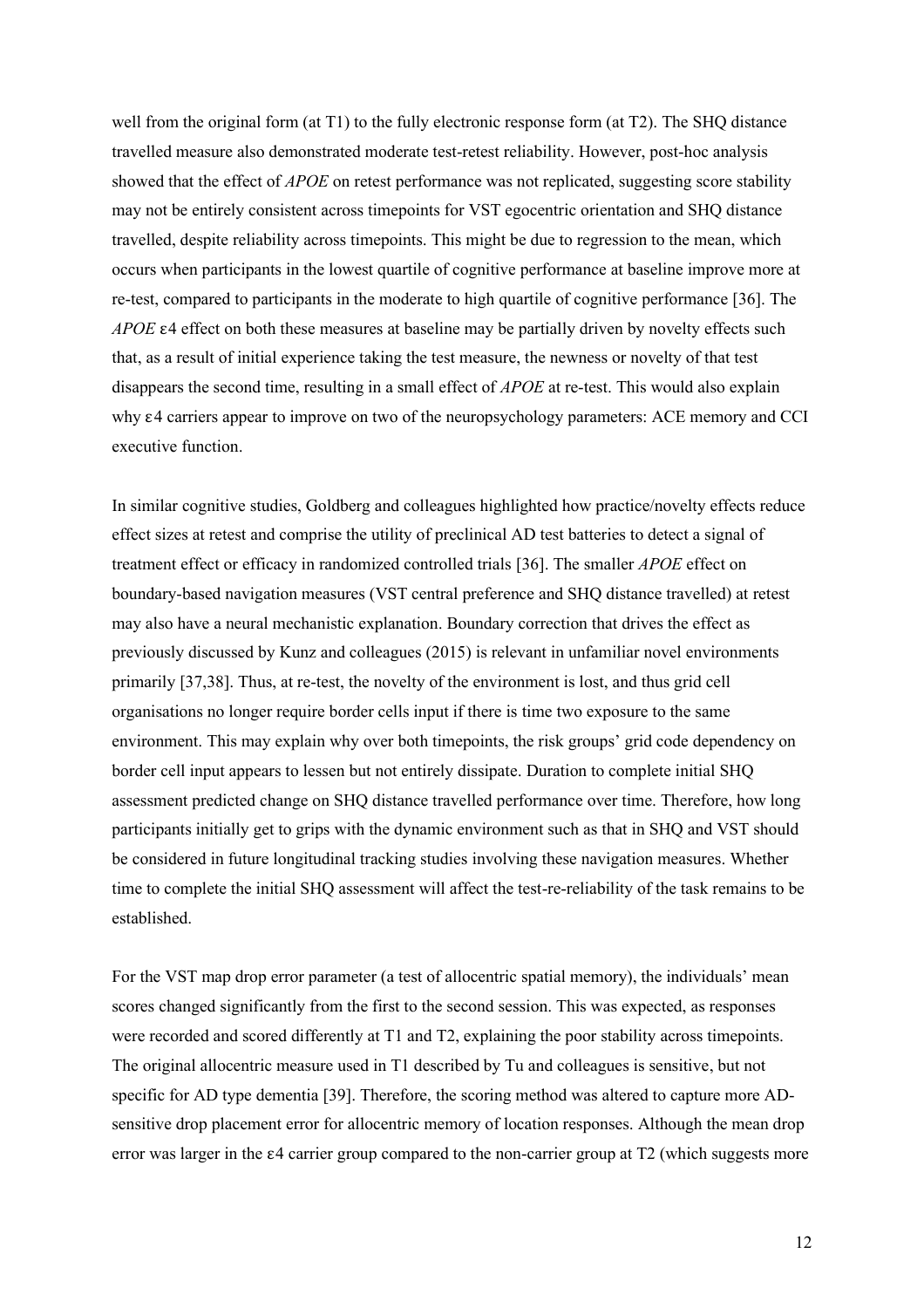dispersed allocentric responses), this did not reach statistical significance. This result is found in the supplementary materials.

Despite our best efforts to manage regression to the mean at retest by careful selection of statistical methods and alternative forms of VST testing materials between timepoints, there are other statistical approaches to the problem of practice effects. For example, the reliable change index yields information on the number of participants in the sample who demonstrate improvement above and beyond practice. A confidence interval identifies the extent to which an individual participant would have to improve to demonstrate progress beyond a practice effect and beyond all reasonable doubt [40]. Thus, this approach estimates the magnitude of change that exceeds the practice effect and could be explored in future studies.

In terms of the longitudinal analysis, we found very limited evidence of deteriorating cognition in the ε4 carrier group over 18 months. This was expected as it takes up to a 12 years of amyloid/tau accumulation for symptoms of prodromal AD or MCI to onset [41–44]. If AD pathology is indeed present in a proportion of midlife ε4 carriers who displayed disorientation at baseline, pathology would have not spread a significant amount throughout the 18-months. Our preliminary evidence does suggest that more boundary-based place memory on the VST predicts increasing memory concerns over the 18-month period in adult  $\varepsilon$ 4 carriers only. This suggests that boundary-based place memory in genetically vulnerable individuals is predictive of worsening subjective memory concern. This is a significant finding, given that incognitively intact individuals with elevated amyloid (aged  $+70$  years), subjective cognitive complaints predict global cognitive decline over a 4 year period [45]. Future studies should examine whether *APOE* ε4, in combination with entorhinal-mediated disorientation, predicts dementia risk or prodromal onset in mid to late life adults.

The primary aim of this study was to establish the test-retest reliability of a novel test battery as a sensitive diagnostic and treatment outcome measure for use in preclinical AD studies and RCTs. The VST egocentric orientation and SHQ distance travelled test parameters demonstrated sufficient reliability, confirming their utility as a preclinical AD treatment outcome measures. Our post-hoc analysis suggests that a combination of genetic (*APOE*) and cognitive (spatial navigation) information predicts worsening episodic memory concern over 18 months. Although boundary-based place memory may indeed be indicative of worsening subjective memory decline in adults at genetic at risk of AD, this parameters' utility will need to be further investigated before a recommendation for use in clinical and research trials can be made due to its low test-retest reliability score. Further research in larger samples is desirable to ensure that the navigation parameters meet all the quality metrics for clinical outcome measures.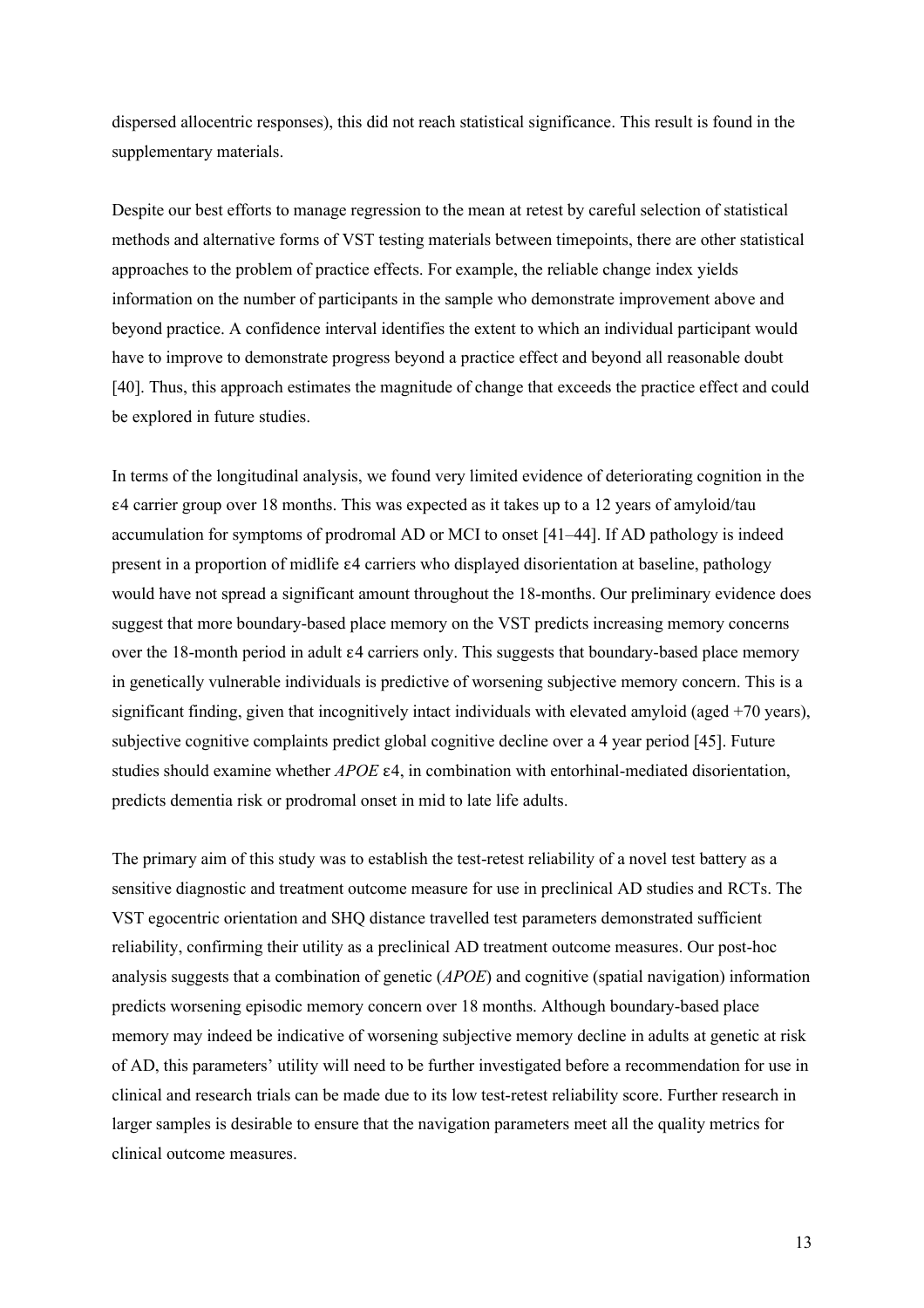# **Acknowledgments**

We would like to thank Alzheimer's Research United Kingdom for funding the research. We would also like to extend a thank you for all the participants who volunteered in this research.

# **References**

- 1. Bierbrauer A, Kunz L, Gomes CA, Luhmann M, Deuker L, Getzmann S, et al. Unmasking selective path integration deficits in Alzheimer's disease risk carriers. 2019; 1–50.
- 2. Kunz L, Schröder TN, Lee H, Montag C, Lachmann B, Sariyska R, et al. Reduced grid-celllike representations in adults at genetic risk for Alzheimer's disease. Science (80- ). 2015;350: 430–433. doi:10.1126/science.aac8128
- 3. Coughlan G, Laczó J, Hort J, Minihane A-M, Hornberger M. Spatial navigation deficits overlooked cognitive marker for preclinical Alzheimer disease? Nat Rev Neurol. 2018;14: 496–506. doi:10.1038/s41582-018-0031-x
- 4. Allison SL, Fagan AM, Morris JC, Head D. Spatial Navigation in Preclinical Alzheimer's Disease. J Alzheimer's Dis. 2016;52: 77–90. doi:10.3233/JAD-150855
- 5. Laczó J, Markova H, Lobellova V, Gazova I, Parizkova M, Cerman J, et al. Scopolamine disrupts place navigation in rats and humans: a translational validation of the Hidden Goal Task in the Morris water maze and a real maze for humans. Psychopharmacology (Berl). 2016;234: 535–547. doi:10.1007/s00213-016-4488-2
- 6. Atri A, O'Brien JL, Sreenivasan A, Rastegar S, Salisbury S, DeLuca AN, et al. Test-retest reliability of memory task functional magnetic resonance imaging in alzheimer disease clinical trials. Arch Neurol. 2011;68: 599–606. doi:10.1001/archneurol.2011.94
- 7. Husain M. Alzheimer's disease: Time to focus on the brain, not just molecules. Brain. 2017;140: 251–253. doi:10.1093/brain/aww353
- 8. Mehta D, Jackson R, Paul G, Shi J, Sabbagh M, Network VH, et al. Why do trials for Alzheimer's disease drugs keep failing? Expert Opin Investig Drugs. 2017;26: 735–739. doi:10.1080/13543784.2017.1323868.Why
- 9. Coughlan G, Coutrot A, Khondoker M, Minihane A-M, Spiers H, Hornberger M. Toward personalized cognitive diagnostics of at-genetic-risk Alzheimer's disease. Proc Natl Acad Sci. 2019; 201901600. doi:10.1073/pnas.1901600116
- 10. Coughlan G, Zhukovsky P, Puthusseryppady V, Gillings R, Minihane M, Cameron D, et al. Functional connectivity between the entorhinal and posterior cingulate cortices associated with navigation impairment following path integration in at-genetic-risk Alzheimer's disease. Neurobiol Aging. 2020. doi:10.1101/771170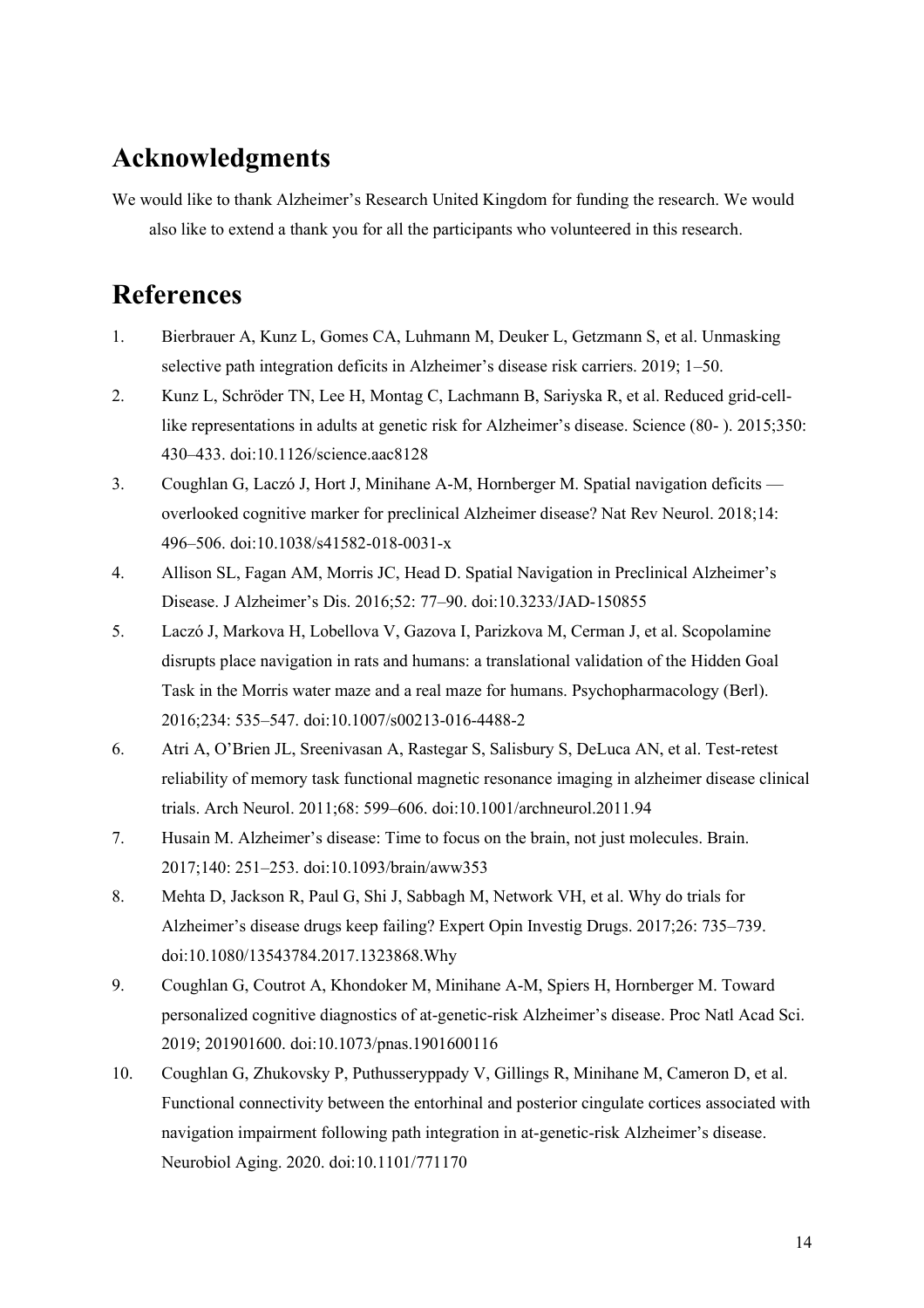- 11. Fu H, Rodriguez GA, Herman M, Emrani S, Nahmani E, Barrett G, et al. Tau Pathology Induces Excitatory Neuron Loss, Grid Cell Dysfunction, and Spatial Memory Deficits Reminiscent of Early Alzheimer's Disease. Neuron. 2017;93: 533-541.e5. doi:10.1016/j.neuron.2016.12.023
- 12. Turgut M. Development of the spatial ability self-report scale (SASRS): reliability and validity studies. Qual Quant. 2015;49: 1997–2014. doi:10.1007/s11135-014-0086-8
- 13. Allison SL, Rodebaugh TL, Johnston C, Fagan AM, Morris JC, Head D. Developing a Spatial Navigation Screening Tool Sensitive to the Preclinical Alzheimer Disease Continuum. Arch Clin Neuropsychol. 2019;34: 1138–1155. doi:10.1093/arclin/acz019
- 14. O'neil-Pirozzi TM, Goldstein R, Strangman GE, Glenn MB. Test re-test reliability of the Hopkins Verbal Learning Test-Revised in individuals with traumatic brain injury. Brain Inj. 2012;26: 1425–1430. doi:10.3109/02699052.2012.694561
- 15. McNutt M. Reproducibility. Science (80- ). 2014;343: 229. doi:10.1126/science.1250475
- 16. Bird CM, Papadopoulou K, Ricciardelli P, Rossor MN, Cipolotti L. Test-retest reliability, practice effects and reliable change indices for the recognition memory test. Br J Clin Psychol. 2003;42: 407–425. doi:10.1348/014466503322528946
- 17. Rawlings DB, Crewe NM. Test-retest practice effects and test score changes of the WAIS-R in recovering traumatically brain-injured survivors. Clin Neuropsychol. 1992;6: 415–430. doi:10.1080/13854049208401868
- 18. Crawford JR, Stewart LE, Moore JW. Demonstration of savings on the AVLT and development of a parallel form. J Clin Exp Neuropsychol. 1989;11: 975–981. doi:10.1080/01688638908400950
- 19. Wilson BA, Evans JJ, Emslie H, Alderman N, Burgess P. The development of an ecologically valid test for assessing patients with a dysexecutive syndrome. Neuropsychol Rehabil. 1998;8: 213–228. doi:10.1080/713755570
- 20. Lowe C, Rabbitt P. Test/re-test reliability of the CANTAB and ISPOCD neuropsychological batteries: Theoretical and practical issues. Neuropsychologia. 1998;36: 915–923. doi:10.1016/S0028-3932(98)00036-0
- 21. Tu S, Wong S, Hodges JR, Irish M, Piguet O, Hornberger M. Lost in spatial translation A novel tool to objectively assess spatial disorientation in Alzheimer's disease and frontotemporal dementia. Cortex. 2015;67: 83–94. doi:10.1016/j.cortex.2015.03.016
- 22. Coutrot A, Silva R, Manley E, de Cothi W, Sami S, Bohbot VD, et al. Global Determinants of Navigation Ability. Curr Biol. 2018;28: 2861-2866.ε4. doi:10.1016/j.cub.2018.06.009
- 23. Bird CM, Chan D, Hartley T, Pijnenburg YA, Rossor MN, Burgess N. Topographical shortterm memory differentiates Alzheimer's disease from frontotemporal lobar degeneration. Hippocampus. 2010;20: 1154–1169. doi:10.1002/hipo.20715
- 24. Chan D, Gallaher LM, Moodley K, Minati L, Burgess N, Hartley T. The 4 Mountains Test: A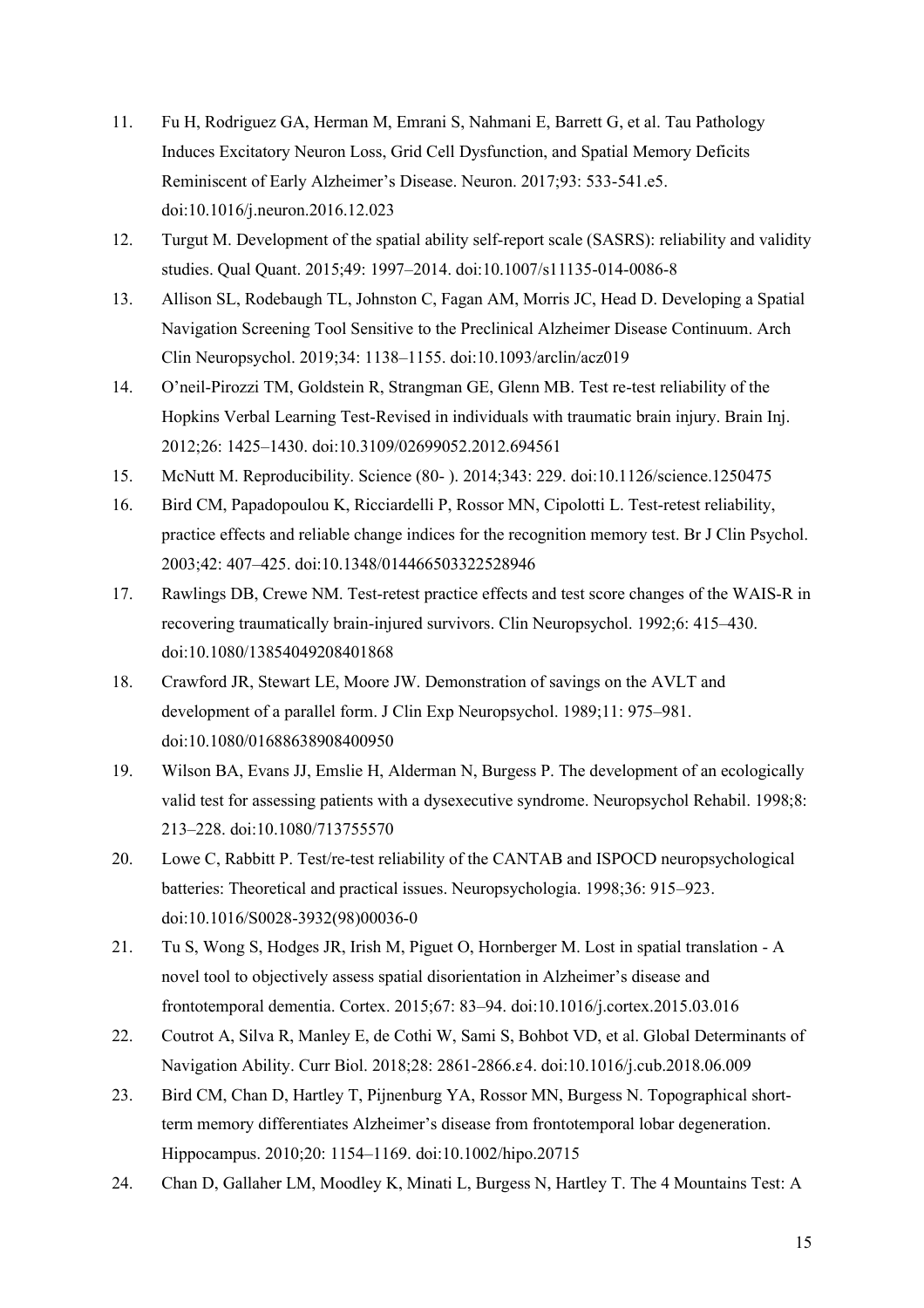Short Test of Spatial Memory with High Sensitivity for the Diagnosis of Pre-dementia Alzheimer's Disease. J Vis Exp. 2016; 1–11. doi:10.3791/54454

- 25. Ferretti M, Iulita M, Cavedo E, Chiesa P, Schumacher Dimech A, Santuccione A, et al. Sex differences in Alzheimer disease — the gateway to precision medicine. Nat Rev Neurol. 2018. doi:10.1038/s41582-018-0032-9
- 26. Jessen F, Amariglio RE, Van Boxtel M, Breteler M, Ceccaldi M, Chételat G, et al. A conceptual framework for research on subjective cognitive decline in preclinical Alzheimer's disease and Subjective Cognitive Decline Initiative (SCD-I) Working Group. Alzheimers Dement. 2014;10: 844–852. doi:10.1016/j.jalz.2014.01.001
- 27. Aarts AA, Anderson JE, Anderson CJ, Attridge PR, Attwood A, Axt J, et al. Estimating the reproducibility of psychological science. Science (80- ). 2015;349. doi:10.1126/science.aac4716
- 28. Matias-Guiu JA, Cortés-Martínez A, Valles-Salgado M, Rognoni T, Fernández-Matarrubia M, Moreno-Ramos T, et al. Addenbrooke's cognitive examination III: Diagnostic utility for mild cognitive impairment and dementia and correlation with standardized neuropsychological tests. Int Psychogeriatrics. 2017;29: 105–113. doi:10.1017/S1041610216001496
- 29. Contreras JA, Goñi J, Risacher SL, Amico E, Yoder K, Dzemidzic M, et al. Cognitive complaints in older adults at risk for Alzheimer's disease are associated with altered restingstate networks. Alzheimer's Dement Diagnosis, Assess Dis Monit. 2017. doi:10.1016/j.dadm.2016.12.004
- 30. Shin M-S, Park S-Y, Park S-R, Seol S-H, Kwon JS. Clinical and empirical applications of the Rey–Osterrieth Complex Figure Test. Nat Protoc. 2006;1: 892–899. doi:10.1038/nprot.2006.115
- 31. Hubley AM. Using the rey-osterrieth and modified taylor complex figures with older adults: A preliminary examination of accuracy score comparability. Arch Clin Neuropsychol. 2010;25: 197–203. doi:10.1093/arclin/acq003
- 32. Corder E, Saunders A, Strittmatter W, Schmechel D, Gaskell P, Small G, et al. E Type 4 Allele Gene Dose of Apolipoprotein and the Risk of Alzheimer ' s Disease in Late Onset Families. Science (80- ). 1993;261: 921–923.
- 33. Rothman KJ. No adjustments are needed for multiple comparisons. Epidemiology. 1990;1: 43–46. doi:10.1097/00001648-199001000-00010
- 34. McGraw K. "Forming inferences about some intraclass correlations coefficients": Correction. Psychol Methods. 1996;1: 390–390. doi:10.1037//1082-989X.1.4.390
- 35. Koo TK, Li MY. A Guideline of Selecting and Reporting Intraclass Correlation Coefficients for Reliability Research. J Chiropr Med. 2016;15: 155–163. doi:10.1016/j.jcm.2016.02.012
- 36. Goldberg TE, Harvey PD, Wesnes KA, Snyder PJ, Schneider LS. Practice effects due to serial cognitive assessment: Implications for preclinical Alzheimer's disease randomized controlled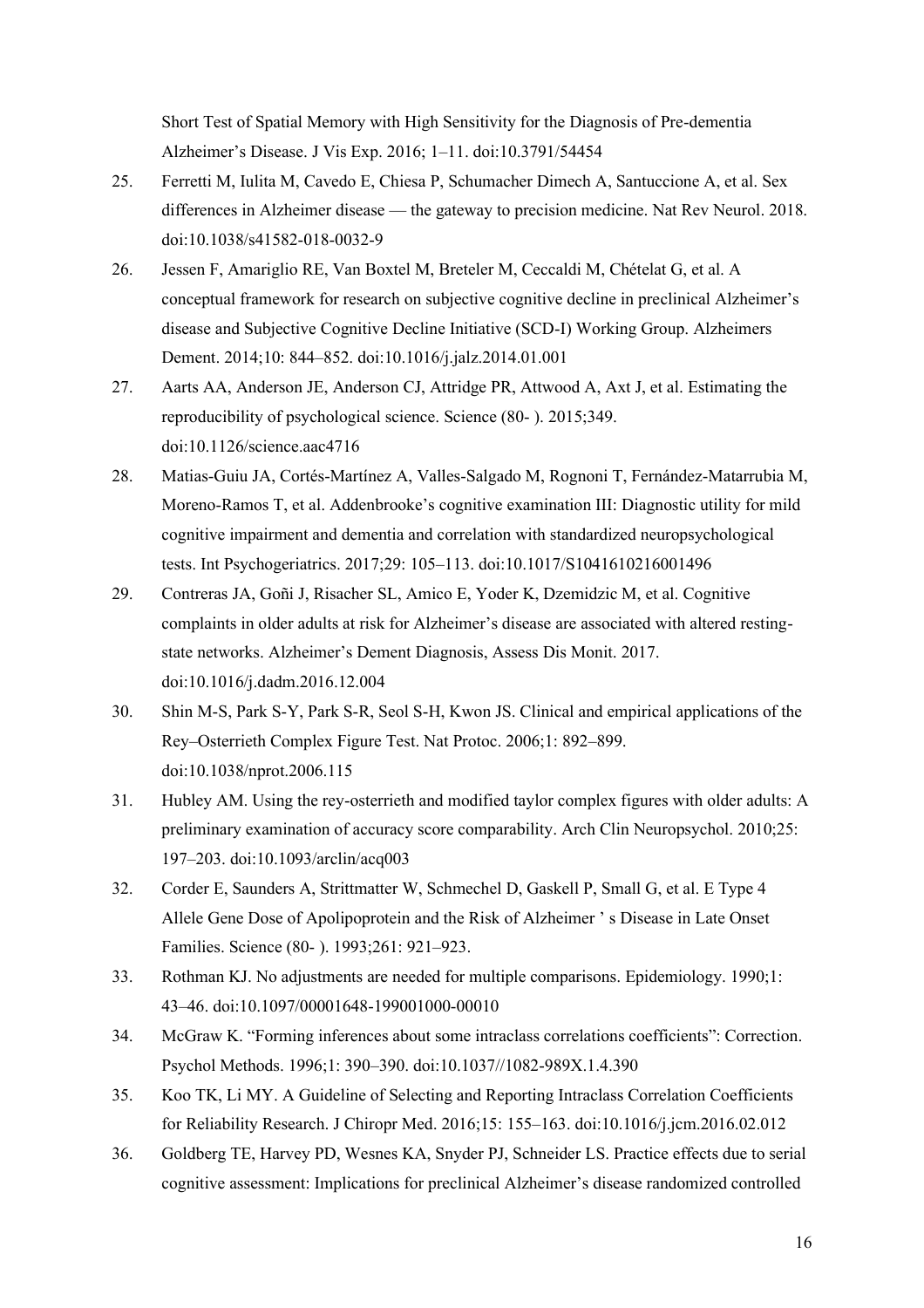trials. Alzheimer's Dement Diagnosis, Assess Dis Monit. 2015;1: 103–111. doi:10.1016/j.dadm.2014.11.003

- 37. Hardcastle K, Ganguli S, Giocomo LM. Environmental Boundaries as an Error Correction Mechanism for Grid Cells. Neuron. 2015;86: 827–839. doi:10.1016/j.neuron.2015.03.039
- 38. Kunz L, Schrï<sub>d</sub>1/2der TN, Lee H, Montag C, Lachmann B, Sariyska R, et al. Reduced grid-celllike representations in adults at genetic risk for Alzheimer's disease supplementary materials. Science (80- ). 2015;350: 430–433. doi:10.1126/science.aac8128
- 39. Tu S, Spiers HJ, Hodges JR, Piguet O, Hornberger M. Egocentric versus Allocentric Spatial Memory in Behavioral Variant Frontotemporal Dementia and Alzheimer's Disease. J Alzheimer's Dis. 2017;59: 883–892. doi:10.3233/JAD-160592
- 40. Schatz P, Ferris CS. One-Month Test Retest Reliability of the ImPACT Test Battery. 2013;28: 499–504. doi:10.1093/arclin/act034
- 41. Sperling RA, Aisen PS, Beckett LA, Bennett DA, Craft S, Fagan AM, et al. Toward defining the preclinical stages of Alzheimer's disease: Recommendations from the National Institute on Aging- Alzheimer's Association workgroups on diagnostic guidelines for Alzheimer's disease. Alzheimer's Dement. 2011;7: 280–292. doi:10.1016/j.jalz.2011.03.003.Toward
- 42. McKhann G, Knopman DS, Chertkow H, Hymann B, Jack CR, Kawas C, et al. The diagnosis of dementia due to Alzheimer's disease: Recommendations from the National Institute on Aging- Alzheimer's Association workgroups on diagnostic guidelines for Alzheimer's disease. Alzheimers Dement. 2011;7: 263–269. doi:10.1016/j.jalz.2011.03.005.The
- 43. Braak H, Del Tredici K. The preclinical phase of the pathological process underlying sporadic Alzheimer's disease. Brain. 2015;138: 2814–2833. doi:10.1093/brain/awv236
- 44. Lester AW, Moffat SD, Wiener JM, Barnes CA, Wolbers T. The Aging Navigational System. Neuron. 2017;95: 1019–1035. doi:10.1016/j.neuron.2017.06.037
- 45. Amariglio RE, Buckley RF, Mormino EC, Marshall GA, Johnson KA, Rentz DM, et al. Amyloid-associated increases in longitudinal report of subjective cognitive complaints. Alzheimer's Dement Transl Res Clin Interv. 2018;4: 444–449. doi:10.1016/j.trci.2018.08.005

# **Supporting information**